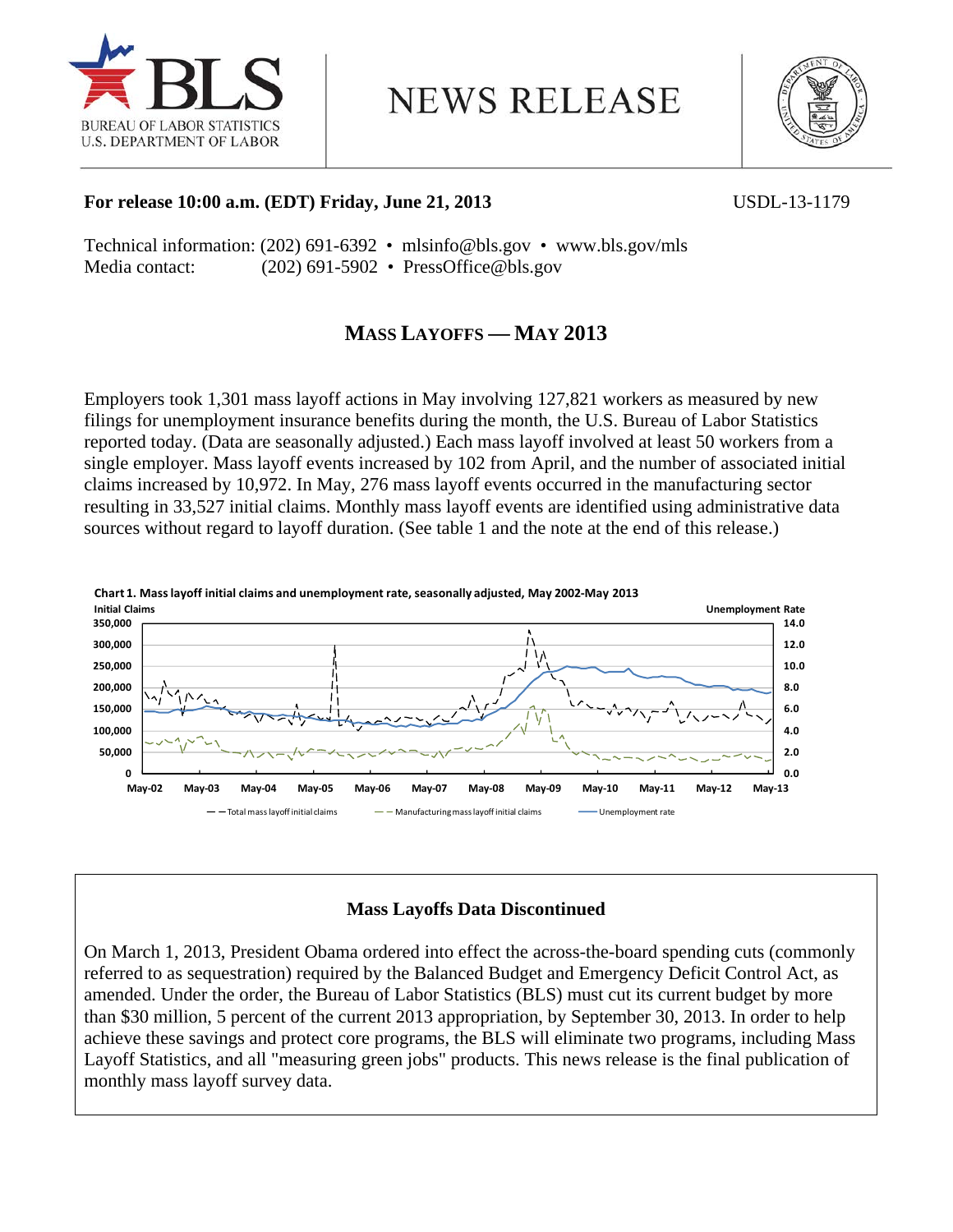|                                       |                | May peak |                |  |  |
|---------------------------------------|----------------|----------|----------------|--|--|
| Industry                              | Initial claims | Year     | Initial claims |  |  |
|                                       | 11,779         | 2002     | 16,992         |  |  |
|                                       | 10,421         | 2009     | 11,216         |  |  |
|                                       | 10,327         | 2013     | 10,327         |  |  |
|                                       | 4,084          | 2013     | 4,084          |  |  |
|                                       | 2,783          | 2008     | 6,323          |  |  |
|                                       | 2,427          | 2013     | 2,427          |  |  |
| Motion picture and video production   | 2,222          | 1999     | 8,985          |  |  |
|                                       | 2,189          | 2009     | 5,898          |  |  |
|                                       | 1,880          | 2002     | 3,981          |  |  |
| Supermarkets and other grocery stores | 1,851          | 1996     | 4,492          |  |  |

| Table A. Six-digit NAICS industries with the largest number of mass layoff initial claims |  |
|-------------------------------------------------------------------------------------------|--|
| in May 2013, private nonfarm, not seasonally adjusted                                     |  |

<sup>1</sup> See the Technical Note for more information on these industries.

The national unemployment rate was 7.6 percent in May, essentially unchanged from the prior month and down from 8.2 percent a year earlier. Total nonfarm payroll employment increased by 175,000 over the month, and increased by 2,115,000 over the year.

# **Industry Distribution (Not Seasonally Adjusted)**

The number of mass layoff events in May was 1,383, not seasonally adjusted, resulting in 134,483 initial claims for unemployment insurance. (See table 2.) Over the year, the number of average weekly mass layoff events for May decreased by 23 to 277, and associated average weekly initial claims decreased by 418 to 26,897. Ten of the 19 major industry sectors in the private economy reported over-the-year decreases in average weekly initial claims, with the largest decrease occurring in retail trade and information. (See table 3.) Temporary help services was the six-digit industry with the largest number of private nonfarm initial claims due to mass layoffs in May. (See table A.)

The manufacturing sector accounted for 18 percent of mass layoff events and 21 percent of the associated initial claims in the private economy in May. Within manufacturing, the numbers of mass layoff claimants were highest in machinery and in food. Eleven of the 21 manufacturing subsectors experienced over-the-year decreases in average weekly initial claims. (See table 3.)

# **Geographic Distribution (Not Seasonally Adjusted)**

Among the census regions, the South had the largest number of initial claims due to mass layoffs in May. Three of the 4 regions experienced over-the-year increases in average weekly initial claims, with the largest increase occurring in the South. (See table 4.)

Among the states, California had the highest number of mass layoff initial claims in May, followed by Illinois, Pennsylvania, and Texas. Twenty-eight states and the District of Columbia experienced overthe-year decreases in average weekly initial claims, led by Missouri and New York. (See table 4.)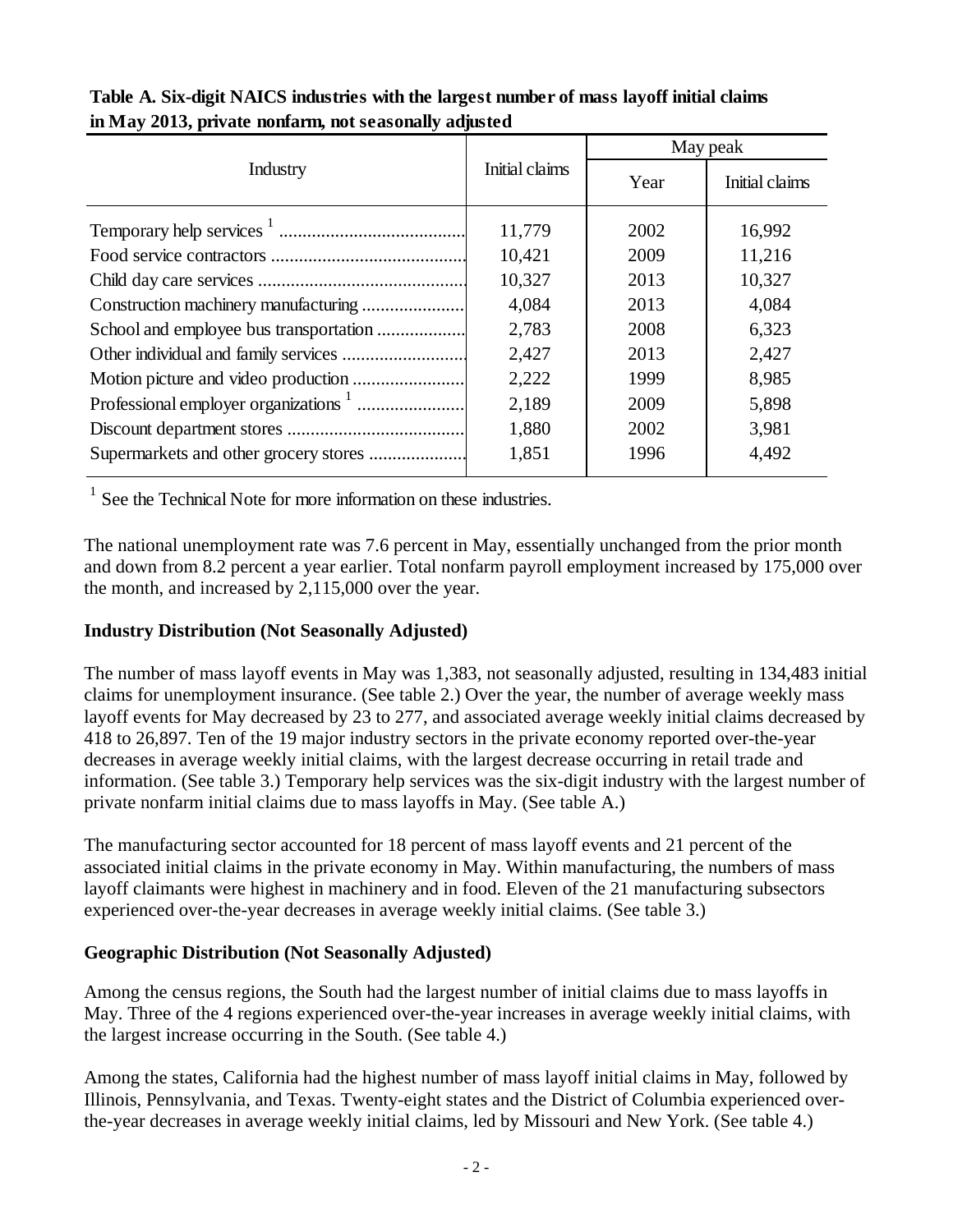### **Note**

The monthly data series in this release cover mass layoffs of 50 or more workers beginning in a given month, regardless of the duration of the layoffs. The monthly data series in this release are subjected to average weekly analysis, which mitigates the effect of differing lengths of months. See the Technical Note for more detailed definitions and for a description of average weekly analysis.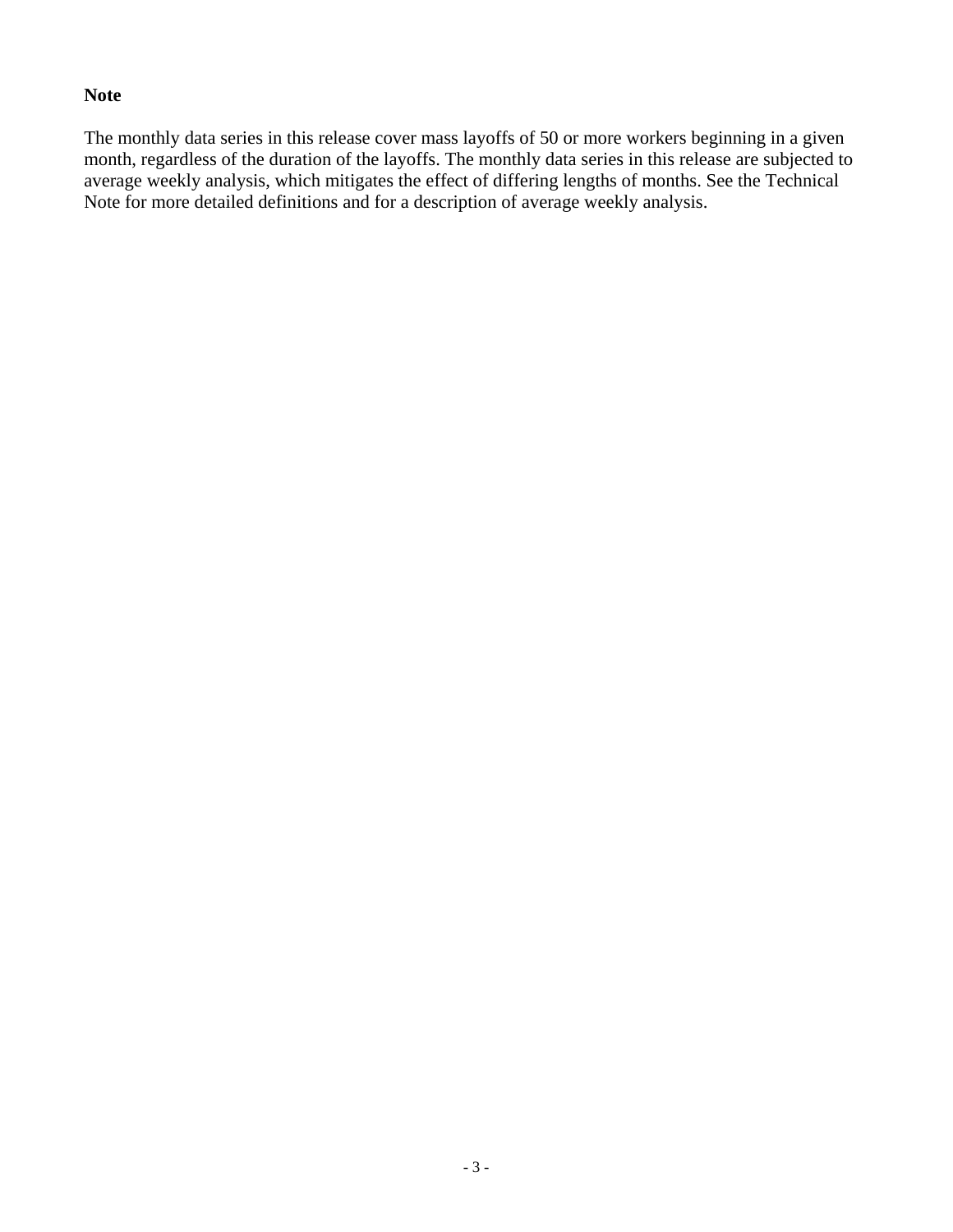# **Technical Note**

The Mass Layoff Statistics (MLS) program is a federalstate program that uses a standardized automated approach to identifying, describing, and tracking the effects of major job cutbacks, using data from each state's unemployment insurance database. Each month, states report on employers which have at least 50 initial claims filed against them during a consecutive 5-week period. These employers then are contacted by the state agency to determine whether these separations lasted 31 days or longer, and, if so, other information concerning the layoff is collected. States report on layoffs lasting more than 1 month on a quarterly basis.

The monthly data present preliminary mass layoff activity in the reference month and are not revised in subsequent months except in special circumstances (e.g., layoffs in states affected by Hurricane Katrina). Counts of initial claims associated with mass layoff events reflect activity through the end of the reference month. Additional mass layoff event and initial claims activity received after data for the reference month have been published by BLS are not updated in the monthly mass layoff series and, therefore, may not match revised mass layoff data issued in state publications. However, any additional mass layoff information meeting the extended mass layoff criteria will be reflected in BLS' quarterly publication of extended mass layoff data.

A given month contains an aggregation of the weekly unemployment insurance claims filings for the Sunday through Saturday weeks in that month. All weeks are included for the particular month, except if the first day of the month falls on Saturday. In this case, the week is included in the prior month's tabulations. This means that some months will contain 4 weeks and others, 5 weeks. The number of weeks in a given month may be different from year to year, and the number of weeks in a year may vary. Therefore, data users who intend to perform analysis of over-the-year change in the not seasonally adjusted series should use the average weekly mass layoff figures displayed in tables 3 and 4 of this release. The average weekly adjustment process produces a consistent series for each month across all years, permitting over-the-year analysis to be performed using strictly comparable data.

The MLS program resumed operations in April 1995 after it had been terminated in November 1992 due to lack of funding. Prior to April 1995, monthly layoff statistics were not available.

Information in this release will be made available to sensory impaired individuals upon request. Voice phone: (202) 691-5200; Federal Relay Service: (800) 877-8339

### **Definitions**

*Average weekly mass layoff events and initial claimants.*  The number of events and initial claimants in a given month divided by the number of weeks contained within that month.

*Employer*. Employers in the MLS program include those covered by state unemployment insurance laws. Information on employers is obtained from the Quarterly Census of Employment and Wages (QCEW) program, which is administered by the Bureau of Labor Statistics (BLS).

*Industry.* Employers are classified according to the 2007 version of the North American Industry Classification System (NAICS). For temporary help and professional employer organization industries, monthly MLS-related statistics generally reflect layoffs related to underlying client companies in other industries. An individual layoff action at a client company can be small, but when initial claimants associated with many such layoffs are assigned to a temporary help or professional employer organization firm, a mass layoff event may trigger.

*Initial claimant*. A person who files any notice of unemployment to initiate a request either for a determination of entitlement to and eligibility for compensation, or for a subsequent period of unemployment within a benefit year or period of eligibility.

*Mass layoff event*. Fifty or more initial claims for unemployment insurance benefits filed against an employer during a 5-week period, regardless of duration.

#### **Seasonal adjustment**

Effective with the release of data for January 2005, BLS began publishing six seasonally adjusted monthly MLS series. The six series are the numbers of mass layoff events and mass layoff initial claims for the total, private nonfarm, and manufacturing sectors.

Seasonal adjustment is the process of estimating and removing the effect on time series data of regularly recurring seasonal events such as changes in the weather, holidays, and the beginning and ending of the school year. The use of seasonal adjustment makes it easier to observe fundamental changes in time series, particularly those associated with general economic expansions and contractions.

The MLS data are seasonally adjusted using the X-12- ARIMA seasonal adjustment method on a concurrent basis.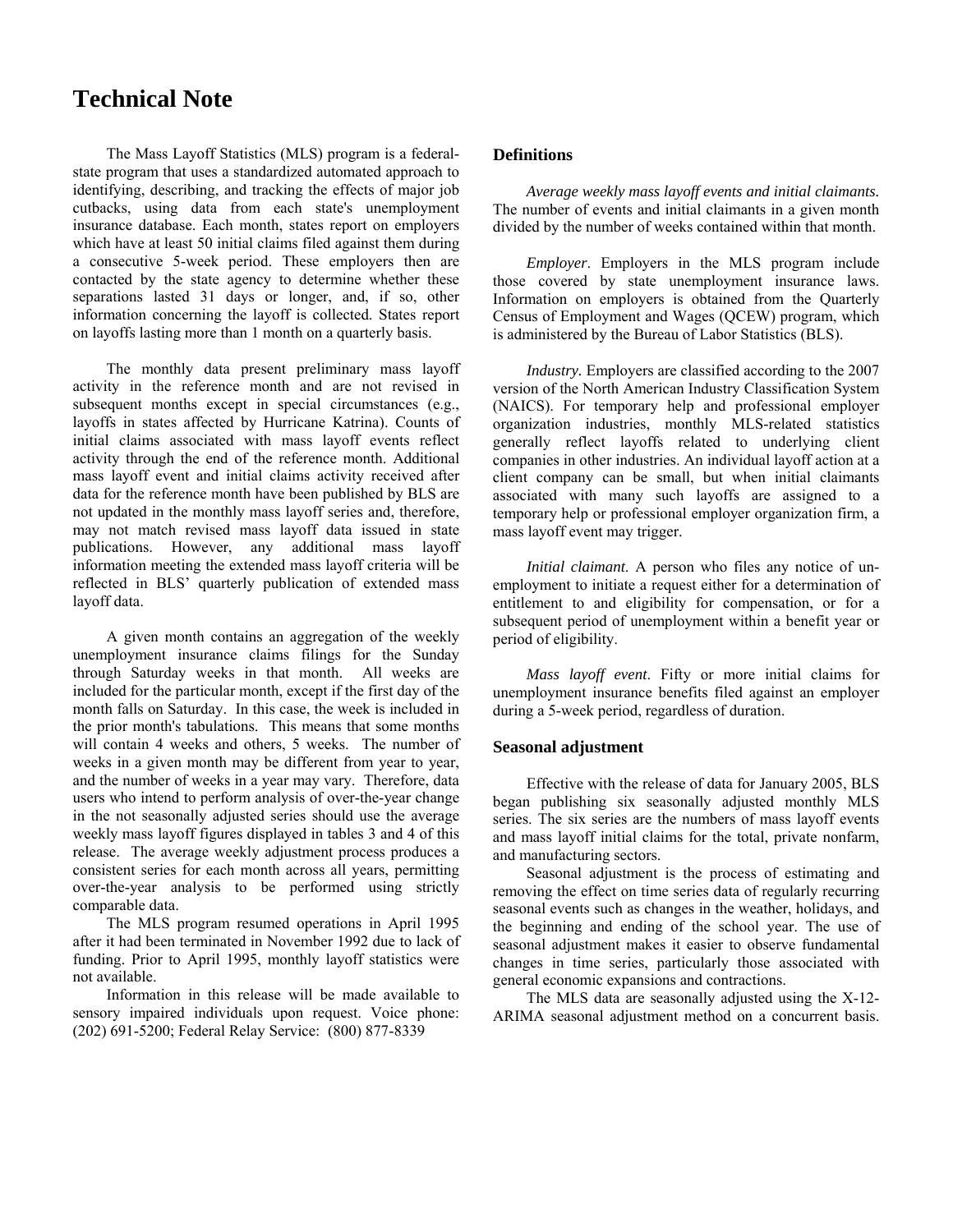Concurrent seasonal adjustment uses all available monthly estimates, including those for the current month, in developing seasonal adjustment factors. Revisions to the most recent 5 years of seasonally adjusted data will be made once a year with the issuance of December data. Before the data are seasonally adjusted, prior adjustments are made to the original data to adjust them for differences in the number of weeks used to calculate the monthly data. Because weekly unemployment insurance claims are aggregated to form monthly data, a particular month's value could be calculated with 5 weeks of data in 1 year and 4 weeks in another. The effects of these differences could seriously distort the seasonal factors if they were ignored in the seasonal adjustment process. These effects are modeled in the X-12- ARIMA program and are permanently removed from the final seasonally adjusted series.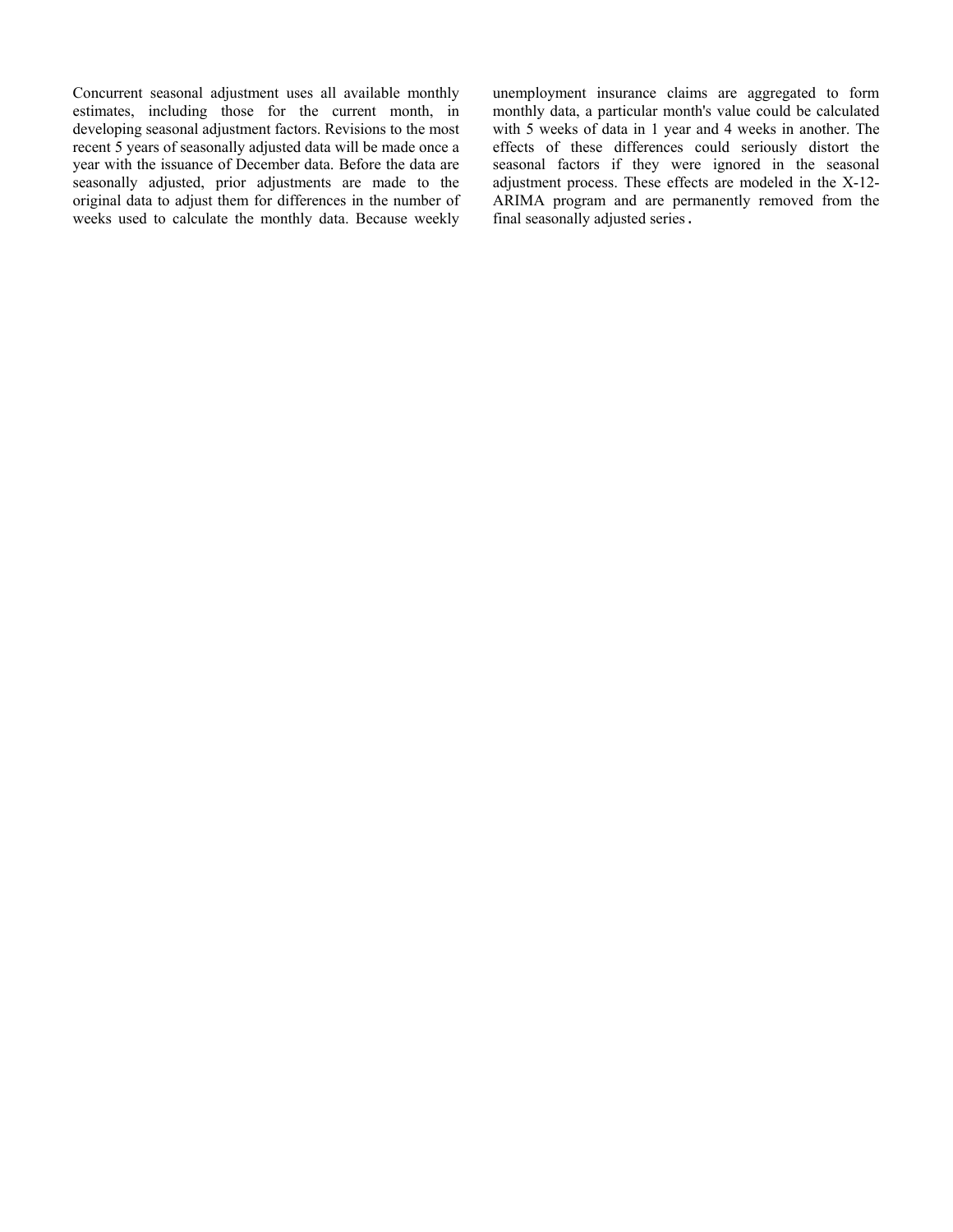**Table 1. Mass layoff events and initial claimants for unemployment insurance, June 2009 to May 2013, seasonally adjusted**

| งงนงงทนท |        |                      |        |                      |               |                      |  |
|----------|--------|----------------------|--------|----------------------|---------------|----------------------|--|
|          |        | Total                |        | Private nonfarm      | Manufacturing |                      |  |
| Date     | Events | Initial<br>claimants | Events | Initial<br>claimants | Events        | Initial<br>claimants |  |
| 2009     |        |                      |        |                      |               |                      |  |
|          | 2,470  | 248,680              | 2,261  | 231,529              | 1,063         | 140,105              |  |
|          | 2,184  | 222,776              | 1,976  | 203,347              | 639           | 76,345               |  |
|          | 2,358  | 218,380              | 2,119  | 198,877              | 743           | 75,387               |  |
|          | 2.274  | 216,959              | 2,054  | 200,863              | 754           | 90,250               |  |
|          | 1,970  | 196,370              | 1,775  | 178,648              | 567           | 64,681               |  |
|          | 1,764  | 159,283              | 1,598  | 146,802              | 469           | 51,887               |  |
|          | 1,720  | 155,738              | 1,549  | 141,699              | 425           | 44,455               |  |
| 2010     |        |                      |        |                      |               |                      |  |
|          | 1,699  | 169,561              | 1,522  | 155,298              | 461           | 53,303               |  |
|          | 1,647  | 161,694              | 1,480  | 147,259              | 387           | 47,272               |  |
|          | 1,703  | 153,784              | 1,501  | 138,188              | 373           | 43,022               |  |
|          | 1,622  | 154,962              | 1,442  | 138,849              | 378           | 44,860               |  |
|          | 1,585  | 150,959              | 1,345  | 131,482              | 317           | 31,677               |  |
|          | 1,701  | 152,080              | 1,481  | 133,366              | 335           | 34,653               |  |
|          | 1,521  | 137,750              | 1.315  | 121,313              | 303           | 32,064               |  |
|          | 1,612  | 162,455              | 1.409  | 138,849              | 384           | 41,123               |  |
|          | 1,526  | 137,074              | 1,303  | 117,582              | 310           | 33,906               |  |
|          | 1.661  | 149,985              | 1,454  | 132,373              | 349           | 38,157               |  |
|          | 1,584  | 153,394              | 1,407  | 138,925              | 353           | 38,097               |  |
|          | 1,476  | 136,252              | 1,277  | 121,849              | 322           | 36,611               |  |
| 2011     |        |                      |        |                      |               |                      |  |
|          | 1,522  | 150,406              | 1,335  | 132,659              | 327           | 37,431               |  |
|          | 1.456  | 137,938              | 1,263  | 123,141              | 312           | 30,036               |  |
|          | 1,307  | 119,691              | 1,156  | 106,721              | 269           | 31,699               |  |
|          | 1,526  | 145,315              | 1,366  | 130,841              | 352           | 37,177               |  |
|          | 1,573  | 144,824              | 1,387  | 129,296              | 399           | 42,238               |  |
|          | 1,522  | 144,060              | 1,342  | 129,136              | 359           | 38,630               |  |
|          | 1,566  | 144,543              | 1,347  | 123,815              | 342           | 35,458               |  |
|          | 1,585  | 168,266              | 1,364  | 153,081              | 374           | 46,267               |  |
|          | 1,463  | 150,165              | 1,319  | 136,564              | 346           | 37,505               |  |
|          | 1,349  | 118,135              | 1,220  | 106,478              | 335           | 32,310               |  |
|          | 1,312  | 123,078              | 1,177  | 113,239              | 312           | 33,715               |  |
|          | 1,392  | 144,661              | 1,247  | 129,994              | 346           | 38,469               |  |
| 2012     |        |                      |        |                      |               |                      |  |
|          | 1,435  | 129,169              | 1,298  | 118,127              | 325           | 32,503               |  |
|          | 1,275  | 120,199              | 1,134  | 109,458              | 283           | 28,236               |  |
|          | 1,290  | 125,195              | 1,141  | 112,889              | 269           | 28,300               |  |
|          | 1,403  | 138,164              | 1,235  | 122,236              | 294           | 34,929               |  |
|          | 1,370  | 131,603              | 1,220  | 119,788              | 277           | 31,873               |  |
|          | 1,320  | 133,080              | 1,178  | 120,857              | 282           | 31,737               |  |
|          | 1,354  | 138,694              | 1,217  | 128,186              | 355           | 43,427               |  |
|          | 1,297  | 130,266              | 1,172  | 120,391              | 322           | 39,389               |  |
|          | 1,346  | 125,692              | 1,223  | 116,792              | 365           | 40,287               |  |
|          | 1,400  | 136,153              | 1,249  | 125,026              | 346           | 42,927               |  |
|          | 1,749  | 172,879              | 1,574  | 159,872              | 412           | 47,171               |  |
|          | 1,509  | 137,839              | 1,334  | 125,505              | 330           | 35,211               |  |
| 2013     |        |                      |        |                      |               |                      |  |
|          | 1,328  | 134,026              | 1,197  | 123,088              | 357           | 43.068               |  |
|          | 1,422  | 135,468              | 1,218  | 119,856              | 295           | 39,407               |  |
|          | 1,337  | 127,939              | 1,183  | 115,664              | 311           | 36,696               |  |
|          | 1,199  | 116,849              | 1,051  | 104,746              | 293           | 29,744               |  |
|          | 1,301  | 127,821              | 1,134  | 115,260              | 276           | 33,527               |  |
|          |        |                      |        |                      |               |                      |  |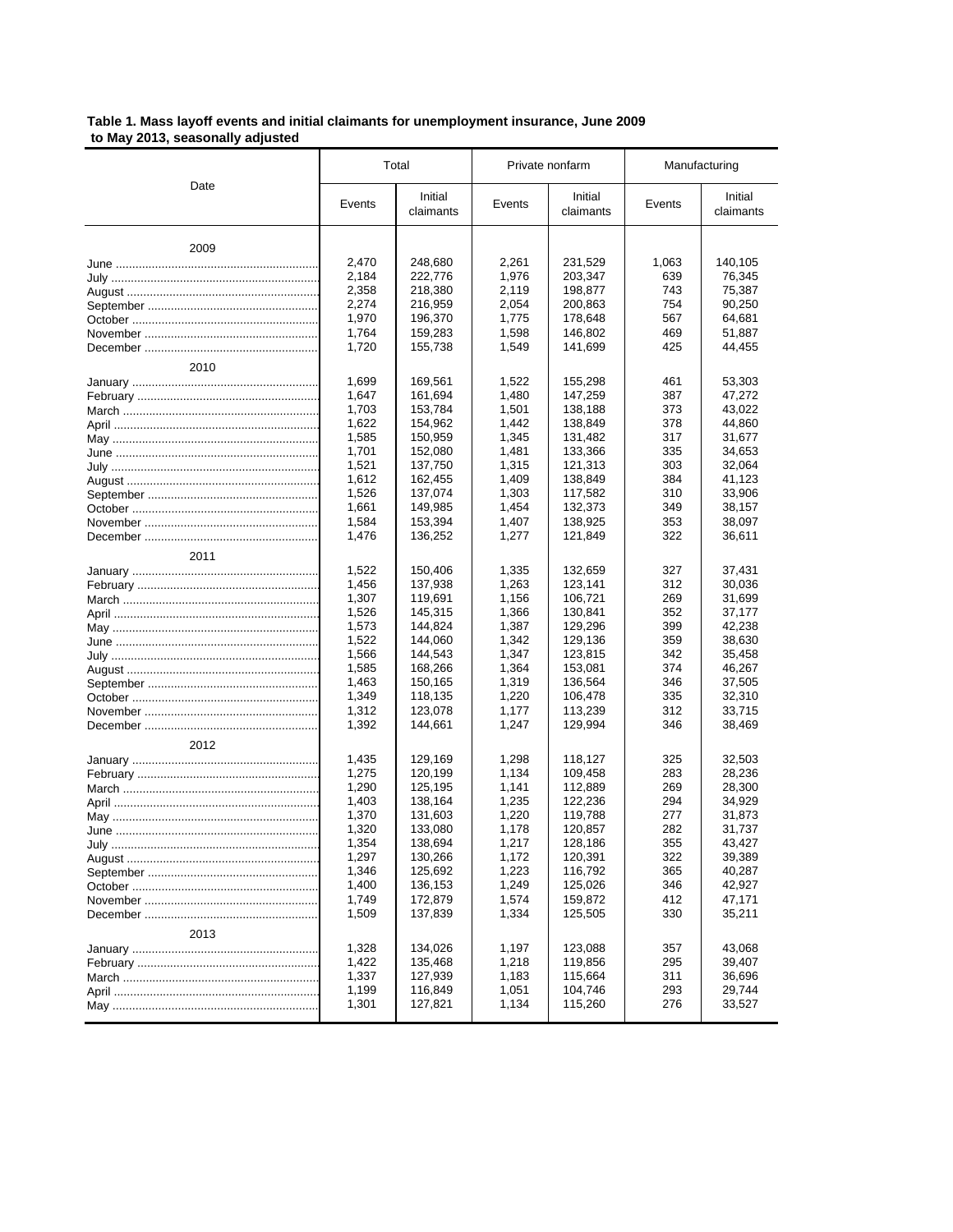**Table 2. Mass layoff events and initial claimants for unemployment insurance, June 2009 to May 2013, not seasonally adjusted**

|      |                | Total                |                | Private nonfarm      |            | Manufacturing        |  |
|------|----------------|----------------------|----------------|----------------------|------------|----------------------|--|
| Date | Events         | Initial<br>claimants | Events         | Initial<br>claimants | Events     | Initial<br>claimants |  |
| 2009 |                |                      |                |                      |            |                      |  |
|      | 2,519          | 256,357              | 2,051          | 216,063              | 674        | 85,726               |  |
|      | 3,054          | 336,654              | 2,659          | 296,589              | 1,133      | 154,208              |  |
|      | 1,428          | 125,024              | 1,334          | 117,193              | 436        | 41,151               |  |
|      | 1,371          | 123,177              | 1,258          | 115,141              | 448        | 51,126               |  |
|      | 1,934          | 193,904              | 1,678          | 172,883              | 566        | 69,655               |  |
|      | 1,870          | 164,496              | 1,679          | 150,751              | 517        | 55,053               |  |
|      | 2,310          | 214,648              | 2,166          | 203,655              | 615        | 64,540               |  |
| 2010 |                |                      |                |                      |            |                      |  |
|      | 2,860          | 278,679              | 2,682          | 265,074              | 962        | 104,846              |  |
|      | 1,183          | 102,818              | 1,091          | 96,022               | 282        | 30,728               |  |
|      | 1,197          | 111,727              | 1,111          | 105,514              | 273        | 29,745               |  |
|      | 1,840          | 199,690              | 1,697          | 184,654              | 424        | 55,178               |  |
|      | 1,354          | 123,333              | 1,170          | 109,203              | 216        | 19,334               |  |
|      | 1,861          | 171,190              | 1,355          | 125,872              | 212        | 21,083               |  |
|      | 2,124          | 206,254              | 1,732          | 172,248              | 532        | 64,200               |  |
|      | 976            | 92,435               | 897            | 83,021               | 230        | 23,088               |  |
|      | 920            | 77,654               | 806            | 67,987               | 187        | 19,403               |  |
|      | 1,642          | 148,638              | 1,373          | 127,865              | 351        | 40,861               |  |
|      | 1,676          | 158,048<br>184,130   | 1,477          | 142,591              | 389<br>465 | 41,383               |  |
|      | 1,931          |                      | 1,763          | 172,881              |            | 52,816               |  |
| 2011 |                |                      |                |                      |            |                      |  |
|      | 2,558          | 246,463              | 2,372          | 229,765              | 693        | 75,006               |  |
|      | 1,024          | 85,585               | 919            | 78,718               | 222        | 18,471               |  |
|      | 908            | 85,095               | 844            | 80,014<br>176,478    | 191        | 20,869               |  |
|      | 1,750<br>1,367 | 189,919<br>119,911   | 1,625<br>1,221 | 108,531              | 397<br>270 | 47,104<br>25,199     |  |
|      | 1,661          | 159,930              | 1,238          | 122,821              | 226        | 22,986               |  |
|      | 2,176          | 216,774              | 1,759          | 174,078              | 602        | 71,814               |  |
|      | 961            | 99,213               | 875            | 93,159               | 228        | 26,916               |  |
|      | 1,189          | 117,232              | 1,095          | 107,300              | 296        | 32,058               |  |
|      | 1,101          | 96,914               | 950            | 83,748               | 265        | 28,447               |  |
|      | 1,393          | 127,750              | 1,245          | 117,474              | 349        | 37,799               |  |
|      | 2,433          | 263,665              | 2,258          | 247,916              | 658        | 75,033               |  |
| 2012 |                |                      |                |                      |            |                      |  |
|      | 1,705          | 141,703              | 1,587          | 132.754              | 415        | 38,021               |  |
|      | 895            | 73,974               | 820            | 69,076               | 196        | 16,555               |  |
|      | 1,125          | 117,817              | 1,040          | 110,954              | 242        | 24,241               |  |
|      | 1,421          | 146,358              | 1,293          | 132,697              | 256        | 32,518               |  |
|      | 1,201          | 109,259              | 1,081          | 100,434              | 186        | 18,800               |  |
|      | 1,890          | 198,537              | 1,485          | 158,334              | 255        | 28,570               |  |
|      | 1,515<br>1,063 | 157,753<br>104,045   | 1,321          | 144,340<br>97,694    | 559<br>251 | 74,963<br>31,193     |  |
|      | 811            | 70,570               | 992<br>749     | 66,214               | 221        | 22,748               |  |
|      | 1,142          | 109,829              | 968            | 97,390               | 277        | 37,702               |  |
|      | 2,339          | 249,949              | 2,078          | 228,124              | 551        | 72,690               |  |
|      | 1,973          | 187,137              | 1,822          | 177,452              | 477        | 50,686               |  |
| 2013 |                |                      |                |                      |            |                      |  |
|      | 1,528          | 144,517              | 1,424          | 135,970              | 455        | 50,793               |  |
|      | 960            | 79,786               | 846            | 72,391               | 192        | 21,630               |  |
|      | 1,132          | 114,897              | 1,048          | 108,200              | 268        | 28,923               |  |
|      | 1,174          | 119,196              | 1,068          | 109,105              | 248        | 25,780               |  |
|      | 1,383          | 134,483              | 1,218          | 121,545              | 221        | 26,125               |  |
|      |                |                      |                |                      |            |                      |  |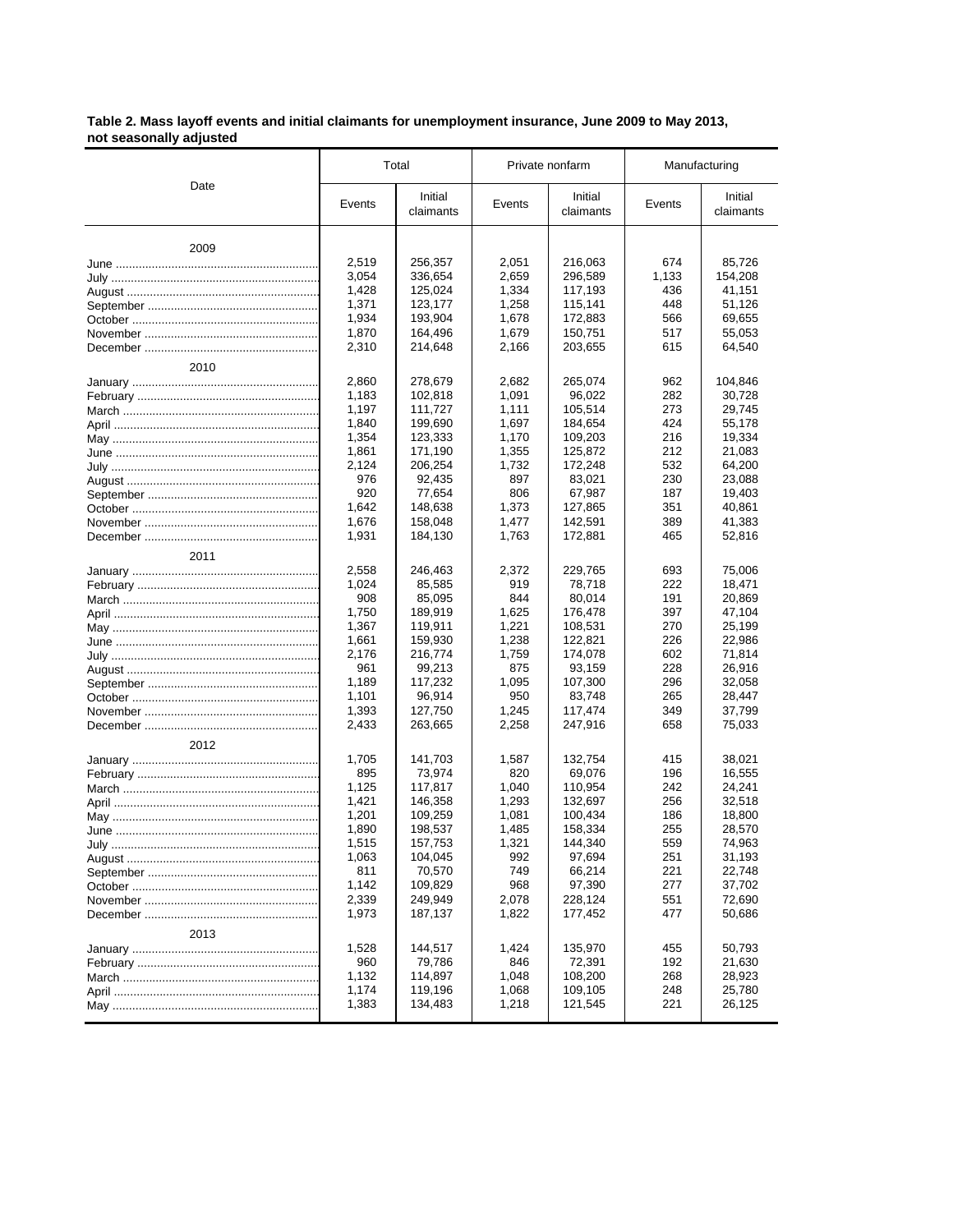|  |  |  | Table 3. Industry distribution: Mass layoff events and initial claimants for unemployment insurance, not seasonally adjusted |
|--|--|--|------------------------------------------------------------------------------------------------------------------------------|
|  |  |  |                                                                                                                              |

|                                              | Mass layoff totals            |         |                   |              | Average weekly mass layoffs |                |                   |             |
|----------------------------------------------|-------------------------------|---------|-------------------|--------------|-----------------------------|----------------|-------------------|-------------|
|                                              | Events                        |         | Initial claimants |              | Events                      |                | Initial claimants |             |
| Industry                                     | May                           | May     | May               | May          | May                         | May            | May               | May         |
|                                              | 2012                          | 2013    | 2012              | 2013         | 2012                        | 2013           | 2012              | 2013        |
|                                              |                               |         |                   |              |                             |                |                   |             |
|                                              | 1,201                         | 1,383   | 109,259           | 134,483      | 300                         | 277            | 27,315            | 26.897      |
|                                              | 1,099                         | 1,255   | 101,354           | 123,833      | 275                         | 251            | 25,339            | 24,767      |
| Agriculture, forestry, fishing and hunting   | 18                            | 37      | 920               | 2,288        | 5                           | $\overline{7}$ | 230               | 458         |
|                                              | 1,081                         | 1,218   | 100,434           | 121,545      | 270                         | 244            | 25,109            | 24,309      |
|                                              | 5                             | 5       | 262               | 353          | $\mathbf{1}$                | 1              | 66                | 71          |
|                                              | $(^3)$                        | 3       | $(^3)$            | 243          | $\binom{3}{ }$              | $\mathbf{1}$   | $(^3)$            | 49          |
|                                              | 129                           | 135     | 9,617             | 11,463       | 32                          | 27             | 2,404             | 2,293       |
|                                              | 26                            | 23      | 2,250             | 2,064        | 7                           | 5              | 563               | 413         |
| Heavy and civil engineering construction     | 40                            | 49      | 3,198             | 4,677        | 10                          | 10             | 800               | 935         |
|                                              | 63                            | 63      | 4,169             | 4,722        | 16                          | 13             | 1,042             | 944         |
|                                              | 186                           | 221     | 18,800            | 26,125       | 47                          | 44             | 4,700             | 5,225       |
|                                              | 48                            | 57      | 4,487             | 6,040        | 12                          | 11             | 1,122             | 1,208       |
|                                              | $(^3)$                        | $(^3)$  | $(^3)$            | $(^3)$       | $(^3)$                      | $\binom{3}{ }$ | $(^3)$            | $(^3)$      |
|                                              | 7                             | 7       | 685               | 523          | 2                           | 1              | 171               | 105         |
|                                              | $\overline{4}$                | 4       | 266               | 371          | 1                           | 1              | 67                | 74          |
|                                              | 10                            | 8       | 711               | 664          | 3                           | $\overline{c}$ | 178               | 133         |
|                                              | ÷,                            | ä,      |                   |              |                             | ä,             |                   |             |
|                                              | 4                             | 6       | 262               | 530          | 1                           | 1              | 66                | 106         |
|                                              | 6                             | 6       | 628               | 554          | $\overline{2}$              | 1              | 157               | 111         |
| Printing and related support activities      | 16                            | 4       | 1,373             | 307          | 4                           | 1              | 343               | 61          |
|                                              | $\overline{\phantom{a}}$<br>5 | (3)     |                   | (3)          | ä,<br>1                     | (3)            |                   | $(^3)$      |
|                                              | 5                             | 5<br>5  | 546<br>300        | 385<br>469   | 1                           | 1<br>1         | 137<br>75         | 77<br>94    |
|                                              | 5                             | 3       | 488               | 195          | 1                           | 1              | 122               | 39          |
|                                              | 9                             | 16      | 641               | 1,125        | 2                           | 3              | 160               | 225         |
|                                              | 6                             | 12      | 384               | 804          | $\overline{2}$              | $\overline{2}$ | 96                | 161         |
|                                              | 12                            | 29      | 1,175             | 7,155        | 3                           | 6              | 294               | 1,431       |
| Computer and electronic products             | 12                            | 11      | 913               | 729          | 3                           | $\overline{2}$ | 228               | 146         |
| Electrical equipment and appliances          | $\overline{4}$                | 5       | 723               | 551          | 1                           | 1              | 181               | 110         |
|                                              | 19                            | 22      | 3,836             | 4,020        | 5                           | 4              | 959               | 804         |
| Furniture and related products               | 9                             | 11      | 1,049             | 1,041        | $\overline{2}$              | $\overline{2}$ | 262               | 208         |
| Miscellaneous manufacturing                  | $(^3)$                        | 5       | $(^3)$            | 329          | $(^3)$                      | 1              | $\binom{3}{ }$    | 66          |
|                                              | 16                            | 26      | 976               | 1,674        | 4                           | 5              | 244               | 335         |
|                                              | 117                           | 103     | 11,529            | 9,008        | 29                          | 21             | 2,882             | 1,802       |
| Building material and garden supply stores   | 8                             | 8       | 767               | 759          | 2                           | 2              | 192               | 152         |
|                                              | 18                            | 22      | 1,302             | 1,851        | 5                           | 4              | 326               | 370         |
| Clothing and clothing accessories stores     | 14                            | 8       | 773               | 500          | 4                           | 2              | 193               | 100         |
|                                              | 49                            | 32      | 6,414             | 3,534        | 12                          | 6              | 1,604             | 707         |
| Transportation and warehousing 4             | 38                            | 45      | 4,628             | 5,188        | 10                          | 9              | 1,157             | 1,038       |
|                                              | $\overline{7}$                | 8       | 362               | 552          | 2                           | 2              | 91                | 110         |
| Transit and ground passenger transportation  | 13                            | 21      | 2,844             | 3,338        | 3                           | 4              | 711               | 668         |
| Support activities for transportation        | 3                             | $(^3)$  | 161               | $(^3)$       | 1                           | $(^3)$         | 40                | $(^3)$      |
|                                              | 39                            | 43      | 5,349             | 4,020        | 10                          | 9              | 1,337             | 804         |
|                                              | 31                            | 18      | 2,478             | 1,273        | 8                           | 4              | 620               | 255         |
|                                              | 4                             | 7       | 428               | 540          | 1                           | $\mathbf{1}$   | 107               | 108         |
| Management of companies and enterprises      | 56<br>4                       | 64<br>4 | 3,780<br>516      | 6,685<br>407 | 14<br>1                     | 13<br>1        | 945<br>129        | 1,337<br>81 |
|                                              | 169                           | 207     | 12,483            | 17,588       | 42                          | 41             | 3,121             | 3,518       |
|                                              | 11                            | 12      | 843               | 980          | 3                           | $\overline{2}$ | 211               | 196         |
|                                              | 95                            | 133     | 9,725             | 15,256       | 24                          | 27             | 2,431             | 3,051       |
|                                              | 26                            | 28      | 1,920             | 1,720        | $\overline{7}$              | 6              | 480               | 344         |
| Accommodation and food services              | 120                           | 130     | 14,142            | 15,553       | 30                          | 26             | 3,536             | 3,111       |
|                                              | 13                            | 14      | 970               | 972          | 3                           | 3              | 243               | 194         |
|                                              | 107                           | 116     | 13,172            | 14,581       | 27                          | 23             | 3,293             | 2,916       |
| Other services, except public administration | 29                            | 31      | 2,595             | 3,162        | 7                           | 6              | 649               | 632         |
|                                              | $(^3)$                        | 3       | $(^3)$            | 307          | $(^3)$                      | 1              | $(^3)$            | 61          |
|                                              | 102                           | 128     | 7,905             | 10,650       | 26                          | 26             | 1,976             | 2,130       |
|                                              | 7                             | 8       | 519               | 782          | 2                           | 2              | 130               | 156         |
|                                              | 24                            | 36      | 1,856             | 2,902        | 6                           | $\overline{7}$ | 464               | 580         |
|                                              | 15                            | 23      | 1,008             | 1,672        | 4                           | 5              | 252               | 334         |
|                                              | 71                            | 84      | 5,530             | 6,966        | 18                          | 17             | 1,383             | 1,393       |
|                                              | 37                            | 52      | 2,359             | 3,935        | 9                           | 10             | 590               | 787         |

 $1$  Average weekly analysis mitigates the effect of differing  $2$ 

lengths of months. There were 4 weeks in May 2012

and 5 weeks in May 2013. Average weekly events and the state of the finduction of the industries not and initial claimants may not sum to subtotals and totals and the state of the MOTE: Dash represents zero. and initial claimants may not sum to subtotals and totals

due to rounding.

 $2$  Data were reported by all states and the District of Columbia.

 $3$  Data do not meet BLS or state agency disclosure standards. <sup>4</sup> Includes other industries not shown.